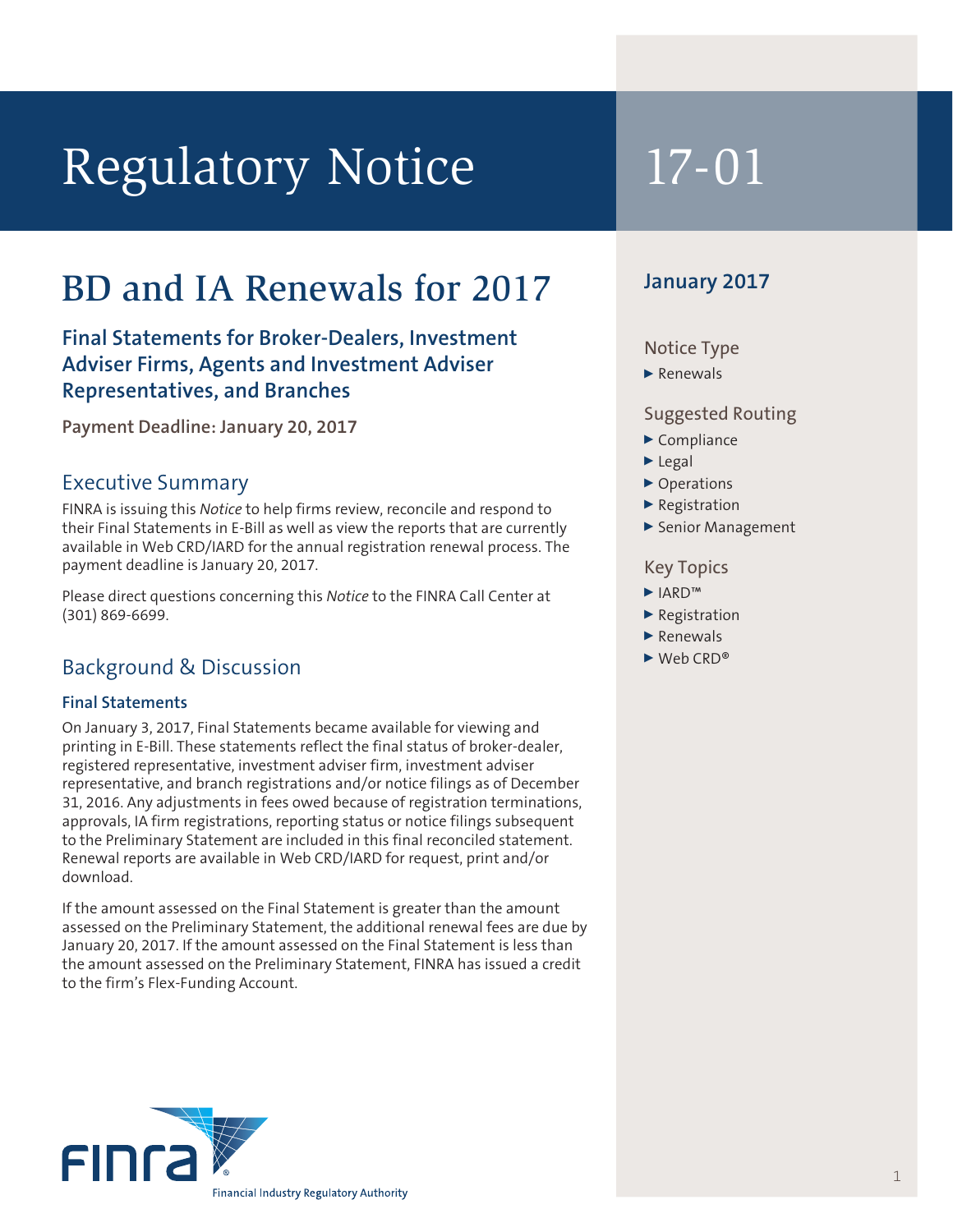The Final Statements include the following fees (if applicable):

- ▶ Web CRD/IARD system processing fees;
- $\blacktriangleright$  FINRA branch office and branch processing fees;
- participating Self-Regulatory Organization (SRO) maintenance fees, if applicable;
- $\triangleright$  state broker-dealer firm, branch and agent (AG) renewal fees, if applicable;
- $\triangleright$  state investment adviser firm, branch and investment adviser representative (RA) renewal fees, if applicable;
- $\blacktriangleright$  FINRA annual statutory disqualification fees for registered individuals.

#### Renewal Payment

Web CRD/IARD issues a refund if a firm owes less for registrations at year-end than what was reflected on the Preliminary Statement. FINRA transferred overpayments to firms' Flex-Funding Accounts on January 3, 2017. Firms that have a credit balance in their Flex-Funding Accounts may submit a [refund request](http://www.finra.org/industry/web-crd/flex-funding-account-refund-requests) through E-Bill or leave the funds in their account to pay for other future fees.

If the Final Statement reflects an amount due, FINRA must receive payment no later than January 20, 2017. Firms may pay electronically through FINRA's E-Bill system, send a wire transfer or mail a check; however, FINRA highly recommends that firms remit funds via E-Bill. Firms are encouraged to check their Renewal Statements to confirm FINRA has received payment and that the firm's Renewal Statement balance is paid in full.

#### Electronic Payment via E-Bill

Firms may submit electronic payments to fund their Renewal Accounts through [E-Bill](http://www.finra.org/industry/ebill/). FINRA does not charge for using E-Bill; however, firms should verify if their banks charge additional fees. Firms must enroll to use E-Bill.

**Please Note:** Firm users with the proper entitlement may transfer funds from their Flex-Funding Account to their Renewal Account or transfer funds between affiliated firms at any time by using E-Bill. For further details, please refer to the [E-Bill User Guide](http://www.finra.org/industry/e-bill-user-guide).

#### ACH/Wire Transfer and Check Payments

Wire transfer and check payments are initially deposited into a firm's Flex-Funding Account. Beginning January 20, 2017, if sufficient funds are available, FINRA will systematically transfer funds from Flex-Funding Accounts to Renewal Accounts. Firms do not have to wait for FINRA to systematically transfer funds on January 20 as firms have the ability to transfer funds to their Renewal Accounts using E-Bill. Funds will only be systematically transferred if the entire renewal amount owed is available in the firm's Flex-Funding Account.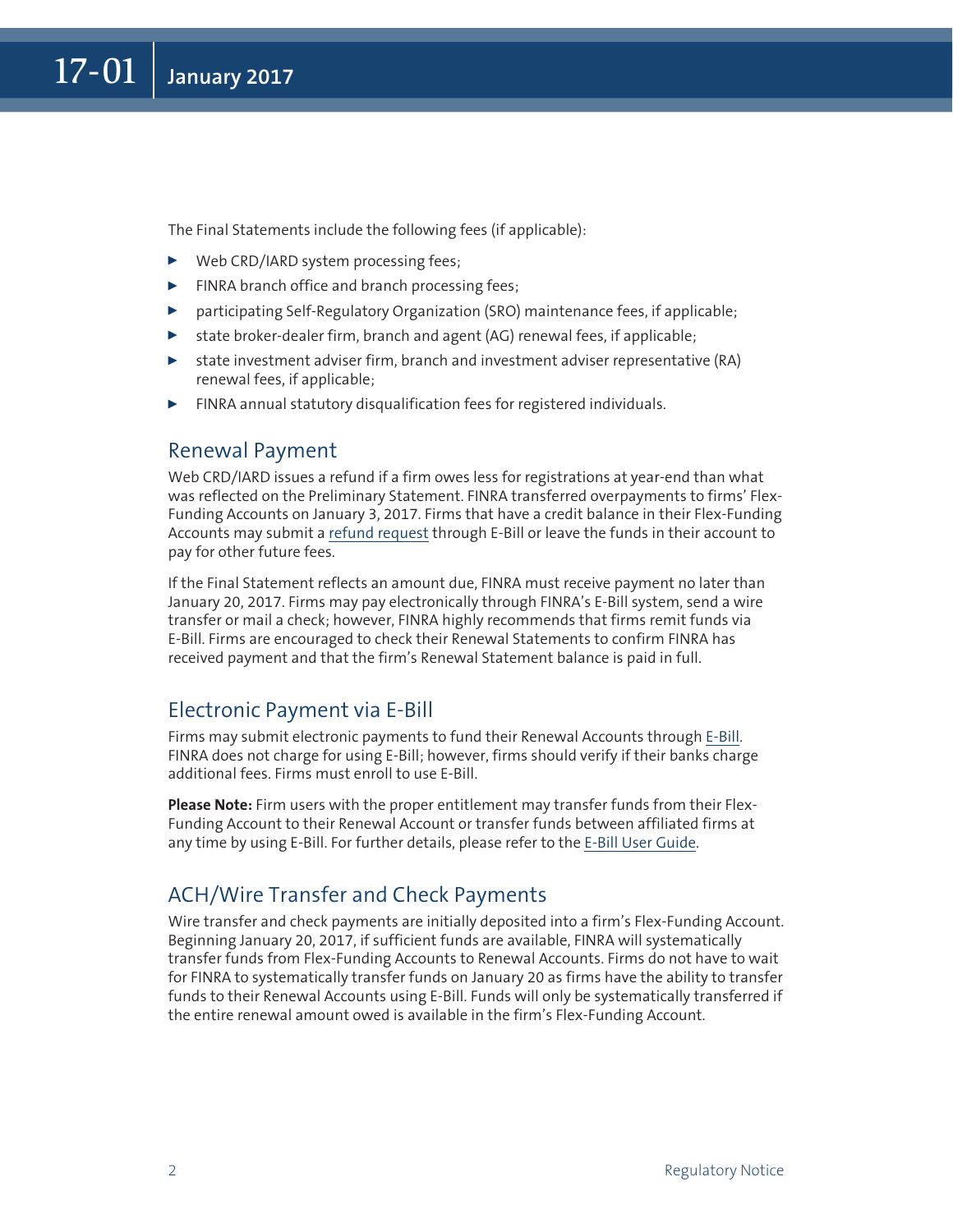### ACH/Wire Transfer

To initiate a wire or ACH transfer, instruct your firm's bank to contact **Bank of America** and provide your bank with the following information:

| Wire ABA Number:       | 026009593       |
|------------------------|-----------------|
| <b>ACH ABA Number:</b> | 054001204       |
| Beneficiary:           | <b>FINRA</b>    |
| FINRA Account:         | 226005684771    |
| Reference Number:      | Firm CRD number |

Inform your bank to credit funds to the FINRA bank account and to only use your firm's CRD number as a reference. Record the **confirmation number** of the wire transfer provided by your bank.

If you send your wire transfer by 2 p.m., ET, your firm may confirm receipt the next business day by reviewing your Flex-Funding Account online or calling the FINRA Gateway Call Center at (301) 869-6699. Wire payments received after 2 p.m., ET, should be available in two business days. Please note that while wire transfers are received by FINRA on the same day they are initiated, ACH bank transfers typically take several days longer to be received by FINRA.

#### **Checks**

Checks should be made **payable to FINRA** and your firm's **CRD number** should be written on the check memo line. Processing of check payments may take up to two business days. Please account for mail delivery and payment processing time when sending payment. Write the address on an envelope exactly as noted in this Notice:

| U.S. Mail                                                          | <b>Overnight or Express Delivery</b>                               |
|--------------------------------------------------------------------|--------------------------------------------------------------------|
| <b>FINRA</b>                                                       | Bank of America Lockbox Services                                   |
| P.O. Box 418911                                                    | <b>FINRA 418911</b>                                                |
| Boston, MA 02241-8911                                              | MA5-527-02-07                                                      |
| Note: This box will not accept courier or<br>overnight deliveries. | 2 Morrissey Blvd.<br>Dorchester, MA 02125                          |
|                                                                    | Provide the following phone number,<br>if required: (800) 376-2703 |